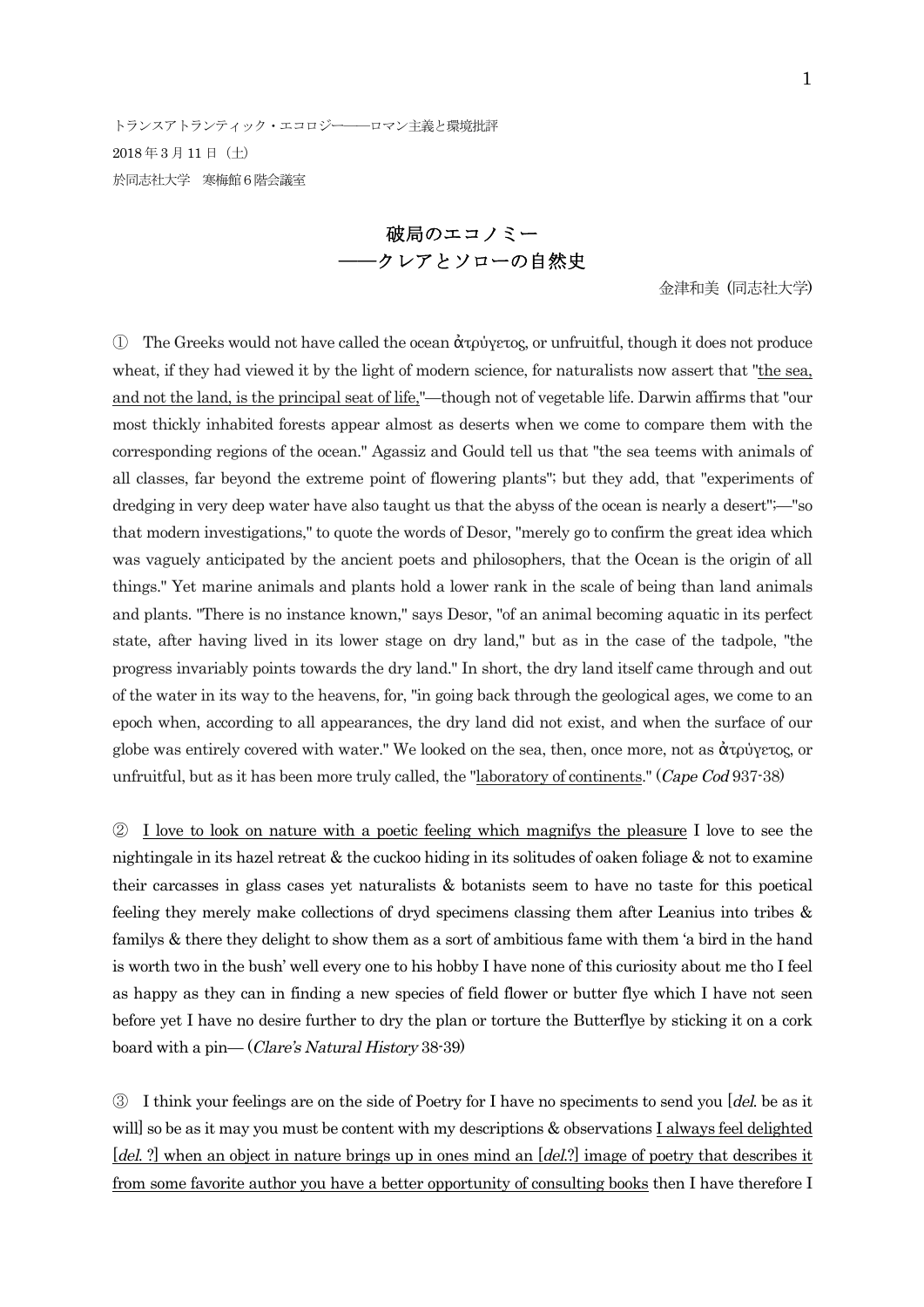will set down a list of [del.? Poets] favourite Poems & Poets who went to nature for their images so that you may consult them  $\&$  [del. shall] share the feelings [del. ?]  $\&$  pleasures which I describe—your favourite Chaucer is one Passages in Spencer Cowleys grasshopper & Swallow Passages in Shakespear Miltons Allegro & Penseroso….therefore as I said before to look on nature with a poetic eye magnifys the pleasure she herself being the very essence & soul of Poesy if I had the means to consults & the health to indulge it I should crowd these letters on Natural History with lucious scraps of Poesy from my favourite Minstrels & make them [del. more entertaining to the reader] less barren of amusement & more profitable of perusal In my catalogue of poets I forgot Charlotte Smith whose poetry is full of pleasing [del. natural images drawn from nature] images from nature—Does Mr Whiles accou<n>t of the Cuckoo & Nightingale agree with mine look & tell us in your next (Clare's Natural History 39-42)

④ I went to take my walk to day & heard the Nightingale for the first time this season in Royce wood just at the town end we may now be assured that the summer is nigh at hand you asked me a long while back to procure you a Nightingale nest & eggs & I have try'd every season since to find if the birdnesting boys have ever taken one out but I have not been able to procure one—when I was a boy I usd to be very curious to watch the nightingale to find her nest & to observe her color & size for I had heard many odd tales about her & I often observe her habits & found her nest so I shall be able to give you a pretty faithful history—…I have watched them often at their song their mouths is open vey wide & their [del. ?] feathers are ruffled up & their wings [del. ?] trembling as if in extacy the superstition of laying their throats on a sharp thorn is a foolish absurdity but it is not the only one ascribed to the nightingale they make a large nest of the old oak leaves that strew the ground in woods & green moss & line it with hair & sometimes a little fine witherd grass or whole it is a / very / deep nest & is generaly placed on the root or stulp of a black or white thorn sometimes a little height up the bush & & often on the ground they lay 5 eggs about the size of the woodlarks or larger & of a deep olive brown appearance & are unlike any other birds in the country when they have young their song ceases & they make an odd burning noise as if calling their young to their food…. (Clare's Natural History 67-68)

⑤ …when I was a boy I found three nests one season & all were found by chance [del. for] in crossing the woods hunting the nests of other birds—the Red breast [del. ?] frequently builds on the ground under the shelter of a knoll or stulp & /its nest/ is often taken for that of the nightingales but it is easily distinguished from it as the robins is built with dead grass & moss on the out side while the Nightingale never forgets her dead oak leaves & this is so peculiar to her taste that I never saw a nest /of their/ with out them nor are they used by any other bird for their nests— (Clare's Natural History 68-69)

⑥ There have I hunted like a very boy, Creeping on hands and knees through matted thorn To find her nest, and see her feed her young.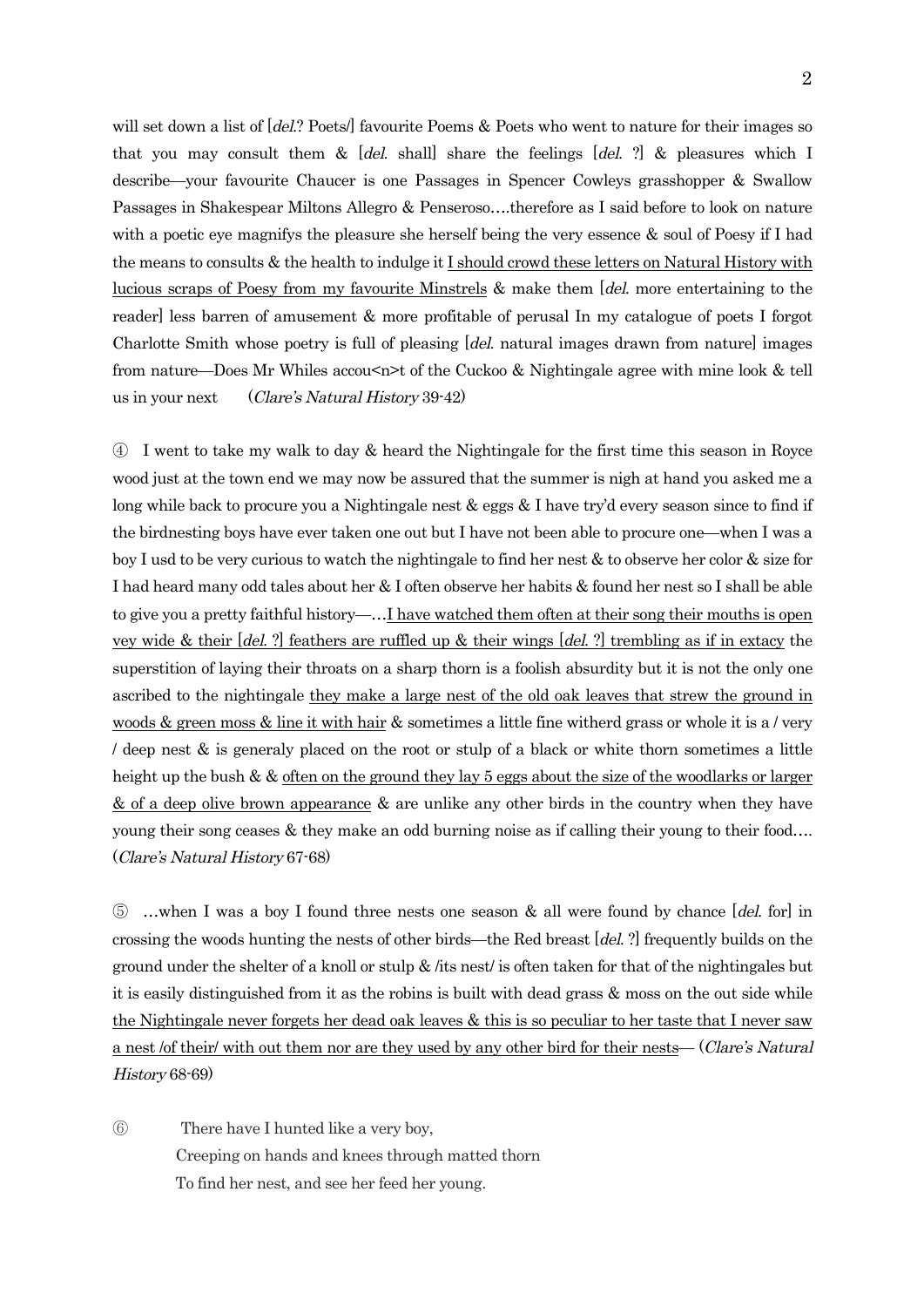And vainly did I many hours employ : All seemed as hidden as a thought unborn. And where those crimping fern-leaves ramp among The hazel's under boughs, I've nestled down, And watched her while she sung ; and her renown Hath made me marvel that so famed a bird Should have no better dress than russet brown. Her wings would tremble in her ecstasy, And feathers stand on end, as 'twere with joy, And mouth wide open to release her heart Of its out-sobbing songs…. ("The Nightingale's Nest" 12-25)

How curious is the nest ; no other bird Uses such loose materials, or weaves Its dwelling in such spots : dead oaken leaves Are placed without, and velvet moss within, And little scraps of grass, and, scant and spare, What scarcely seem materials, down and hair ; For from men's haunts she nothing seems to win. Yet Nature is the builder, and contrives Homes for her children's comfort, even here ; Where Solitude's disciples spend their lives Unseen, save when a wanderer passes near That loves such pleasant places. Deep adown, The nest is made a hermit's mossy cell. Snug lie her curious eggs in number five, Of deadened green, or rather olive brown ; And the old prickly thorn-bush guards them well. So here we'll leave them, still unknown to wrong, As the old woodland's legacy of song. ("The Nightingale's Nest" 76-93)

⑦ O Poesy is on the wane,

For Fancy's visions all unfitting; I hardly know her face again, Nature herself seems on the flitting. The fields grow old and common things, The grass, the sky, the winds a-blowing; And spots, where still a beauty clings, Are sighing 'going! all a-going!'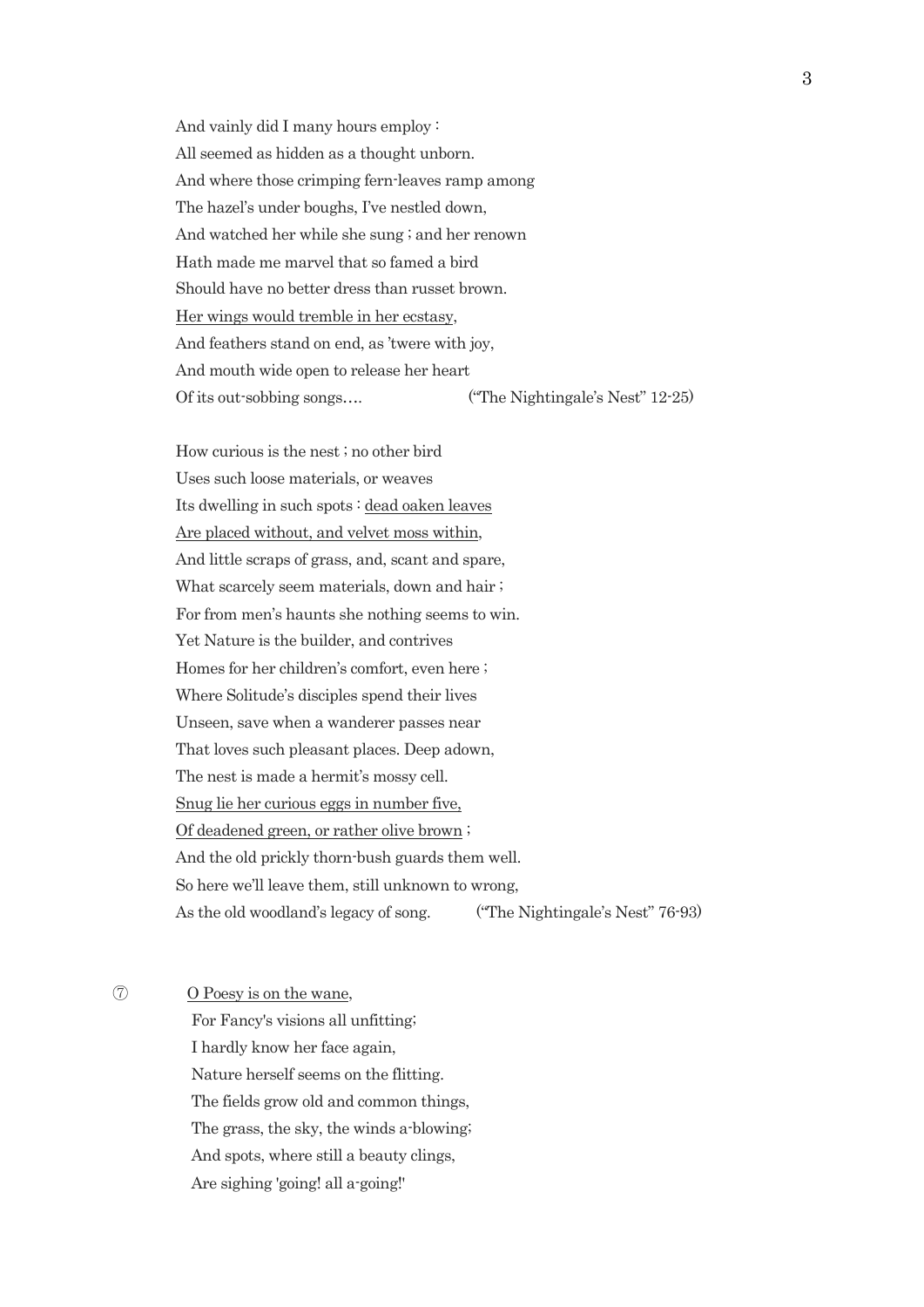O Poesy is on the wane,

I hardly know her face again. …. ("Decay A Ballad" 1-10)

Aye, Poesy hath passed away, And Fancy's visions undeceive us; The night hath ta'en the place of day, And why should passing shadows grieve us? I thought the flowers upon the hills Were flowers from Adam's open gardens; But I have had my summer thrills, And I have had my heart's rewardings. So Poesy is on the wane, I hardly know her face again.

And Friendship it hath burned away, Like to a very ember cooling, A make-believe on April day That sent the simple heart a-fooling; Mere jesting in an earnest way, Deceiving on and still deceiving; And Hope is but a fancy-play, And Joy the art of true believing; For Poesy is on the wane, O could I feel her faith again! ("Decay A Ballad" 61-80)

⑧ Amidst the happiest joy a shade of grief Will come—to mark in summer's prime a leaf Tinged with the autumn's visible decay As pining to forgetfulness away Aye blank forgetfulness that coldest lot To be—and to have been—and then be not E'en beauty's self, love's essence, heaven's prime— Mate for eternity in joys sublime, Earth's most divinest, is a mortal thing And nurse time's sick autumn from its spring And fades and fades till wonder knows it not And admiration hath all praise forgot Coldly forsaking an unheeding past To fade and fall and die like common things at last ("Decay" 1-14)